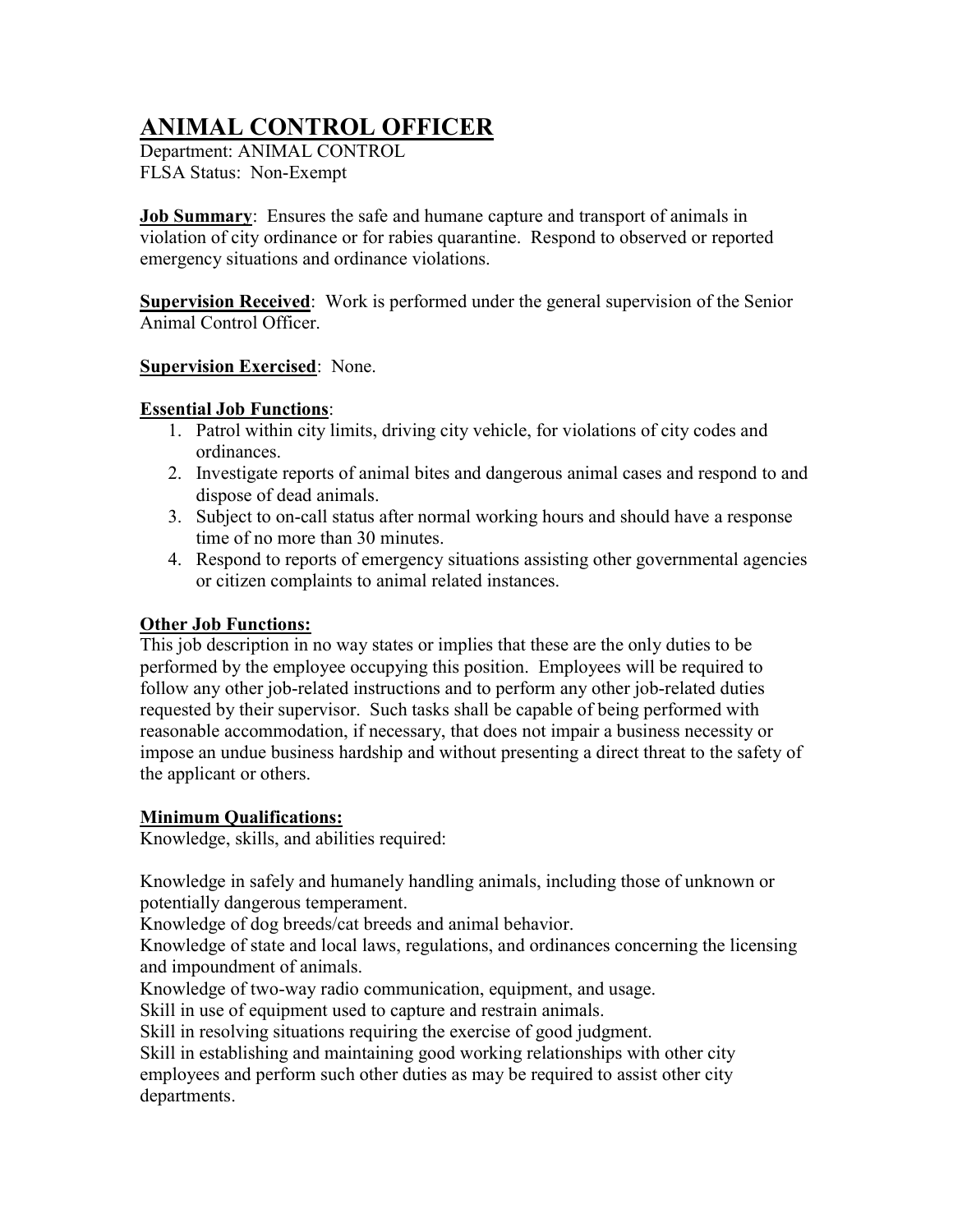Skill in verbal and written communication, dealing with the public, and promoting a positive image of the shelter.

Ability to make effective use of time.

Ability to identify and correct potential safety hazards, establish and maintain effective working relationships, and communicate effectively with the public.

Ability to work in an outdoor environment, subject to changing weather conditions, do heavy tasks involving bending, lifting, walking, and carrying or using a force equal to lifting fifty pounds or heavier.

Ability to enter data into a computer database.

#### Qualifying Education and Experience:

High school diploma or GED.

One year of experience involving direct contact with animals preferred.

Must hold Department of State Health Services (DSHS) Basic Animal Control Officer Certification or be able to obtain it within one year of employment.

Valid Class C Driver's License.